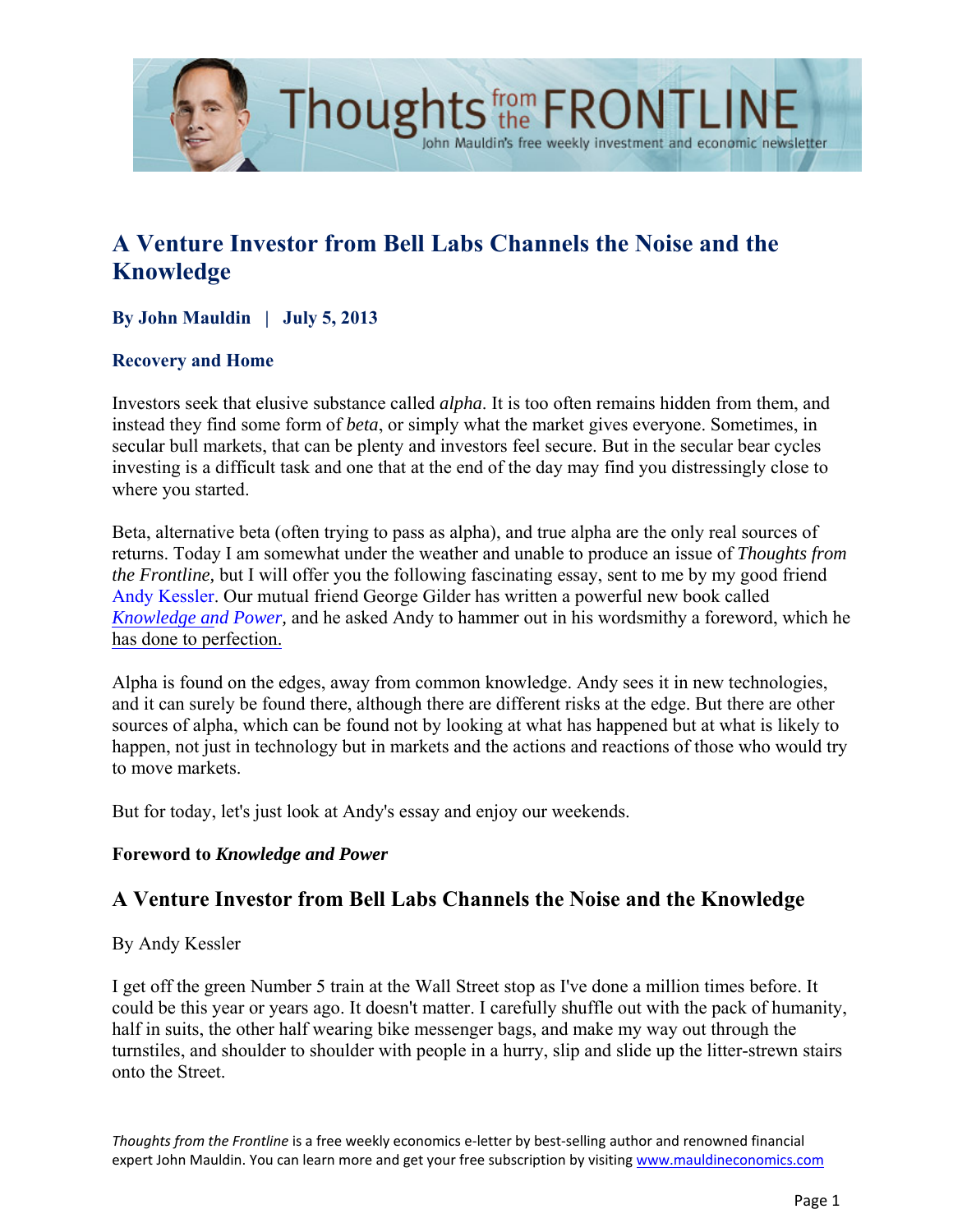The sun is bright, piercing. You can see everything, but none of it comes into focus. I'm instead distracted by the racket. Car horns honking, jack hammers rattling away, a guy selling the *New York Post* going on about the latest sensational Twittered sex crime. Trucks roar by me. Subways screech beneath me. An ambulance with sirens blaring goes up on the sidewalk to get around some construction. Bad music – someone rapping "Turn it up! Bring the Noise" – is blaring from a Starbucks that turns out to have no restroom. My head is spinning. I can hardly hear myself think.

But underneath all that noise, I hear a sound, sort of a *thub-dub, thub-dub*, a relentless reggae beat, sometimes loud, sometimes soft, faster, slower, but the pulse is always there. Is it a heartbeat, the predictable rhythm of life? Or does it bear a signal, a difference, a delta of news? The precious modulation of a wave of new creativity in the channels of the economy?

I've got \$500 large of other people's money to invest. "I won't lose any of your capital and I'll find the next Microsoft," I told them in 1995. What the hell was I thinking? It's so loud down here it's hard to make sense of anything. Every story sounds good, every stock looks like a bargain, but there are so many stories, they drown each other out. Too many stories essentially merge into one endless market oscillation, a random motion through time that will deceive most technical analysts who take it for a signal and be left gasping and grasping for handfuls of noise.

I think I'm different. I've got alpha, baby – which in Wall Street-speak means I think I can generate excess returns over the market. I think I can find the profits of surprise, the yield of real knowledge. Everyone says that, of course, but most investors are all beta, just volatility, just the random motion of the surf. When markets go up the beta warriors outperform and when markets go down, they get killed.

To generate alpha, I need help, direction, signposts, analysts, sometimes even brandy-toting salesmen. But about the only pointer in view is George Washington's outstretched arm on Wall and Broad aiming across the street to the New York Stock Exchange, almost as a warning to watch out for those guys in funny colored blazers. On the other corner is 23 Wall Street, the JP Morgan headquarters bombed by anarchists in 1920. Now they blow these banks up from the inside – with combustible illusions of alpha.

I've got to put that money to work, buy stocks that go up 5-10 times and prove the my alpha is real. In this book, and in Claude Shannon's classic model it describes, alpha goes under the name of *entropy*. But it's essentially the same thing. It is the unanticipated signal, the upside surprise, the unexpected return, the messages amongst the noise on the Street. The predictable returns are already in prices, in interest rates. I have to achieve upside surprises that are not implicit in current prices and I have to get them not merely today or tomorrow, but month by month, year by year. And I have to hedge them with shorts of stocks that are overblown and going down faster than the Titanic. Simple enough, right? I wish.

While subway surfing on that 5 train, I was channeled by history, in the form of Larry, a guy in a leisure suit, who ran Go-Go money, as we used to call it, back in 1973. "Ah," he tells me, "those were the days and daze. A White Weld institutional salesman would call me every morning at 9 AM, with the early word on what his analysts were saying on Polaroid or Xerox or Phillip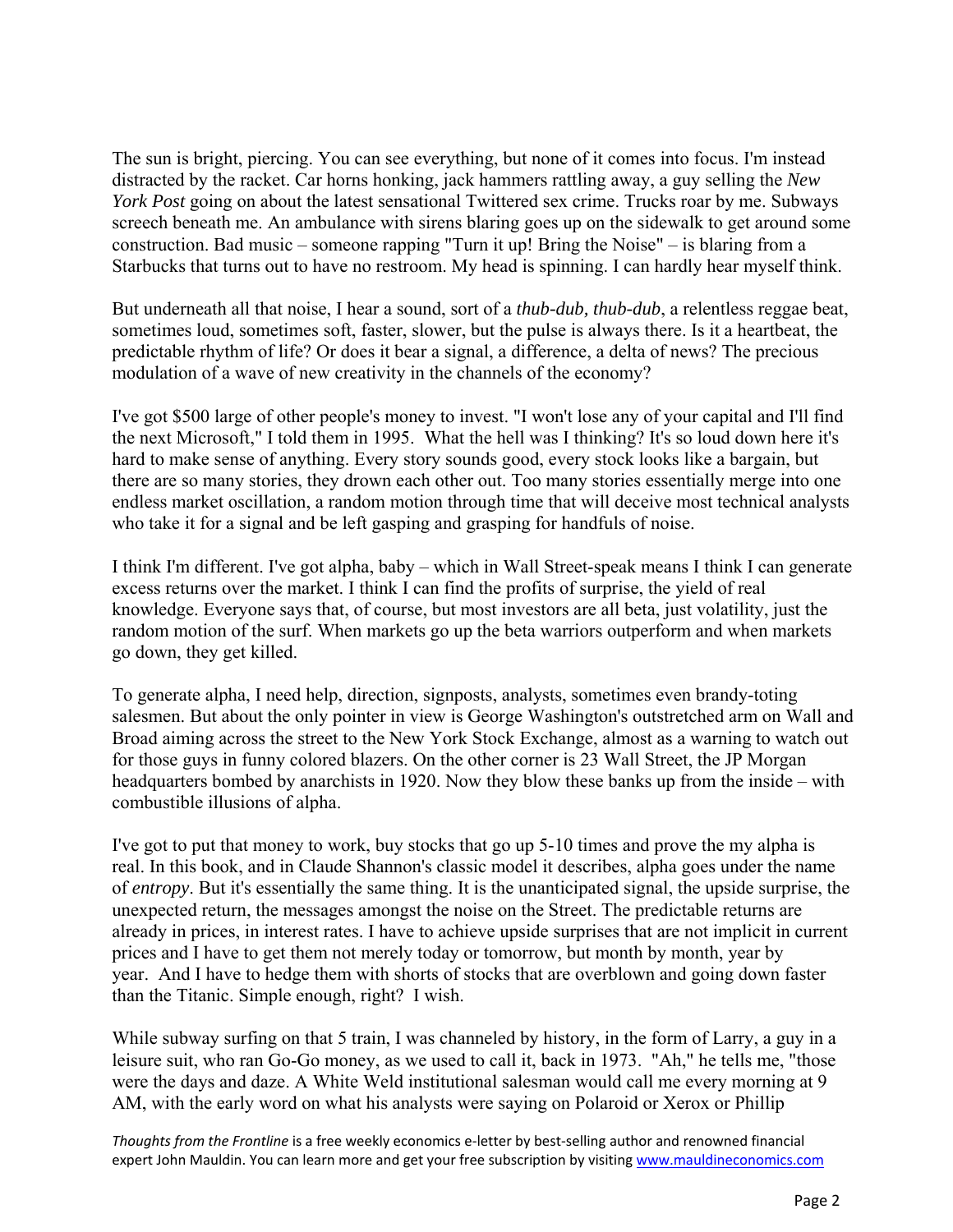Morris. Trading cost 75 cents a share, but who cares, there were only 50 stocks that mattered, the Nifty Fifty, and you just bought 'em, never sold. Maybe I'd get some ideas from the Heard on the Street in the Journal, or maybe Inside Wall Street from Business Week." Unfortunately, the Nifty Fifty melted into a worthless heap, and Vanguard, John Bogle's pioneering new fund, rose from the ashes. Egged on by a Big Bang of market deregulation, negotiated commissions and lower transaction costs, Vanguard back in 1975 figured that alpha was a myth, that no mere mortals could beat the market, so they indexed the whole damn thing. Buying a Vanguard fund, you merely bought a statistical sample of the market. It was like driving all the knowledge out of prices. Danny Noonan in *Caddy Shack* was told to "be the ball," Vanguard told us to "be the market." But if we are the market, we do not shape it; we are just bounced and dribbled around. Shannon, the ultimate alpha man of investing, as we learn in this book, would not have been amused.

25 years later, much of the market is mindlessly indexed. That means it is all beta. The knowledge is leaching away in the surf of noise and rapid trading. Computers in, humans out, this is classic 1970's sci-fi all too real. A scream from a homeless man playing Angry Bird on his iPhone ends my subway séance with the wisdom of the 1970s.

An index is the market. It's a carrier, a channel, as defined mathematically by Shannon at Bell Labs in his seminal work on Information Theory. An index can only yield the predictable market return, mostly devoid of the profits of creativity and innovation, which largely come from new companies outside the index. I had to beat the indexes – by a lot. That means I needed knowledge. Riding on the channel, knowledge portends deformation of the mean. It is signaled by surprise, upside and downside, but it is not realized until the surprise – the information – is understood.

In that way, at that time, as the information revolution described in this book began to take off, I had an advantage. I started my career at Bell Labs, 35 years after Shannon. On your first day at Bell Labs, you are issued a 9x12 inch brown leatherette bag with a Bell logo in the lower corner. There were guards at every entrance and exit making sure employees didn't, uh, liberate equipment from the Labs. But the rule was that the guards would not search your Bell Bag.

In the days before personal computers, Bell Labs employees – OK, with that I mean me! – tried to take home a Digital Equipment PDP-11 minicomputer by taking it apart and fitting it into their Bag, much as MASH's Radar O'Reilly shipped home a Jeep. Rumor has it that the Bag was the reason Shockley and others invented the transistor, machines made out of vacuum tubes didn't fit – too much material, not enough information. At Bell Labs we were reducing everything to information. Today it is almost all information and you could steal its crown jewels of software in a thumb drive.

Anyway, in a few years I left Bell Labs and moved to Wall Street.

As I strolled down Wall Street, the *thub-dub* was getting louder. It was the market, the pulse of the street. It's what everyone thinks. Every day, you're hit with a fire hose of information, in the *Wall Street Journal*, on Yahoo Finance, via real time stock quotes, in press releases, on Stocktwits.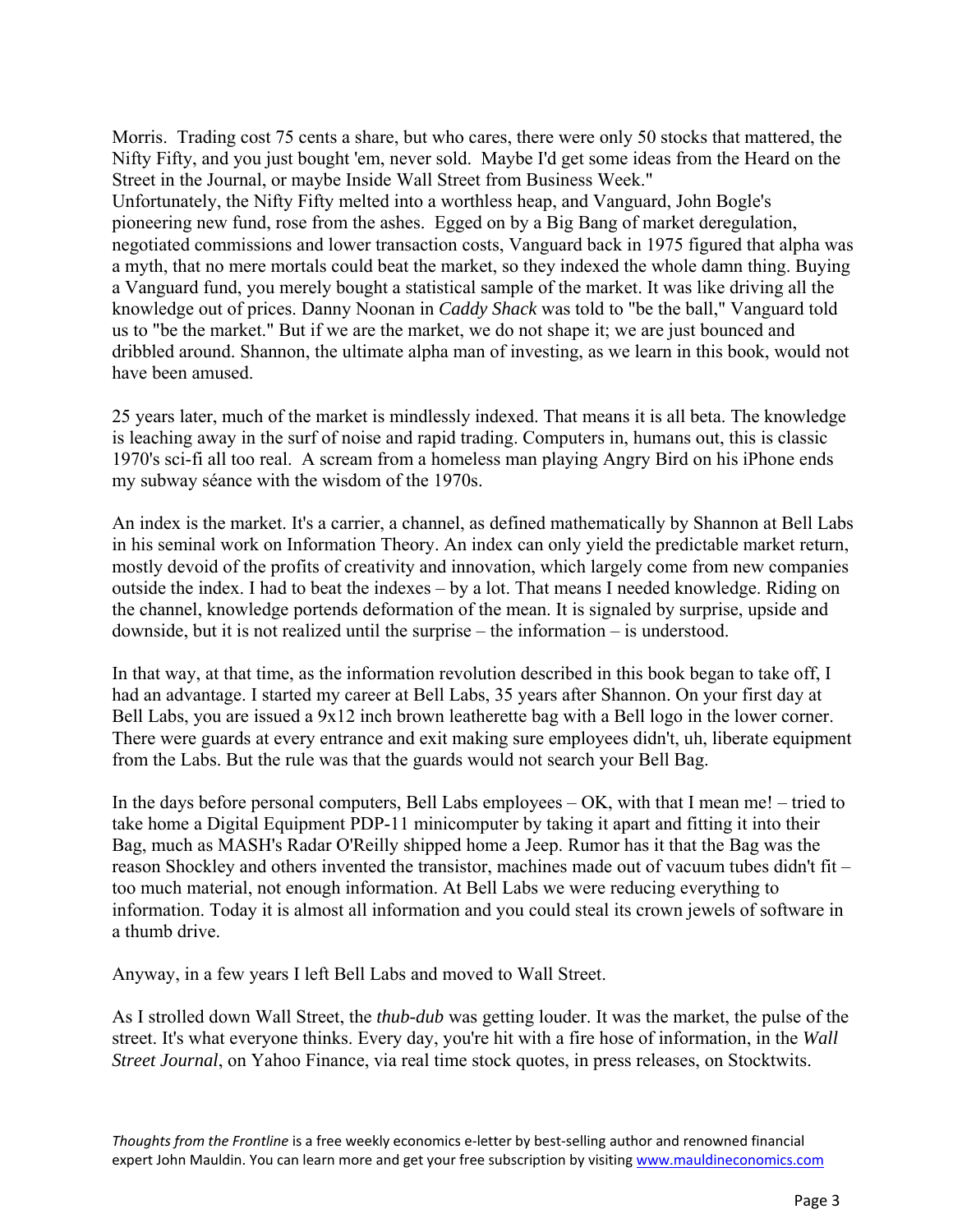But I still don't have knowledge, interpreting the surprises that others don't know about, that will drive a new narrative. You have to work and think and stress and fret to surmise the surprises by first fathoming the pulse.

The battle is just filtering out the few tiny gems, the insights that make up the new knowledge. If not, my \$500 large gets returned to the index cesspool. *Thub-dub* this.

Except for a few exceptional periods of a bubble market, if there is no noise, there is no return. If it's so painfully obvious, like the "nifty fifty" of the '70s, if retired couples are talking about buying more Apple shares in the quiet of an airport Admiral's Club, run away until the noise returns.

As an investor, I need to feel the pulse every day, and wade through the drivel in order to pan the gold. The pulse has to reverberate in my veins, but only so I understand what the market is saying *today*. Then I have to resist the calming effect of that *thub-dub* of conventional thinking and venture out into the noise, out on the edge, to find new information, what's next, which can lead to knowledge. It's as elusive as humpback whales but it's there.

Amid the clutter of trends running around the Street, though, it is hard to tell what is real and what is just Synsonic synthesized sound. Reg FD or Regulation Full Disclosure means companies only give "guidance" on how they see business tracking once a quarter, on an earnings release conference call with questions like "Congratulations on the great quarter, uh, what's your tax rate going forward?" That is what Shannon might call zero-entropy communication. It removes information from the market, when I need more and more.

With a beta of 1.0, any sample of the market exactly recapitulates the market averages. It's the insight extracted from the information, that alpha, which separates the winners from the snoozers on Wall Street. Indexing is a waste heap – all info so merged and muffled that it hides knowledge rather than reveals it. All beta, no alpha.

So what do the best modern money managers do? They live for the pulse, in the pulse, but then work out, often by an educated gut, what is different, what is going to change –*where the surprises will come* – where Shannon hid the entropy. That's valuable knowledge. No more leisure suit Nifty Fifty, no more indexing, no more day traders, no momentum investing, no more fooling around.

So I went to Palo Alto in the midst of Silicon Valley. Why Silicon Valley, where a 1500 square foot house runs \$2.5 million? Because it's where the surprises are. Beating the market turned out to have nothing to do with trading or the plumbing of Wall Street, it had to do with understanding and predicting the surprises, the changes, the productivity fabric of the economy. The rest is noise.

Every day in Silicon Valley, someone writes a clever piece of code that changes retail, or uses Information Theory to write a security algorithm or invents a new way to shape Wi-Fi beams. These are all surprises. Getting away from the scopes of stock market trading and into the microscopic detail of how technology is changing and what is its affect on human-machine interfaces and why many existing industries will collapse is the only way to gain real actionable knowledge.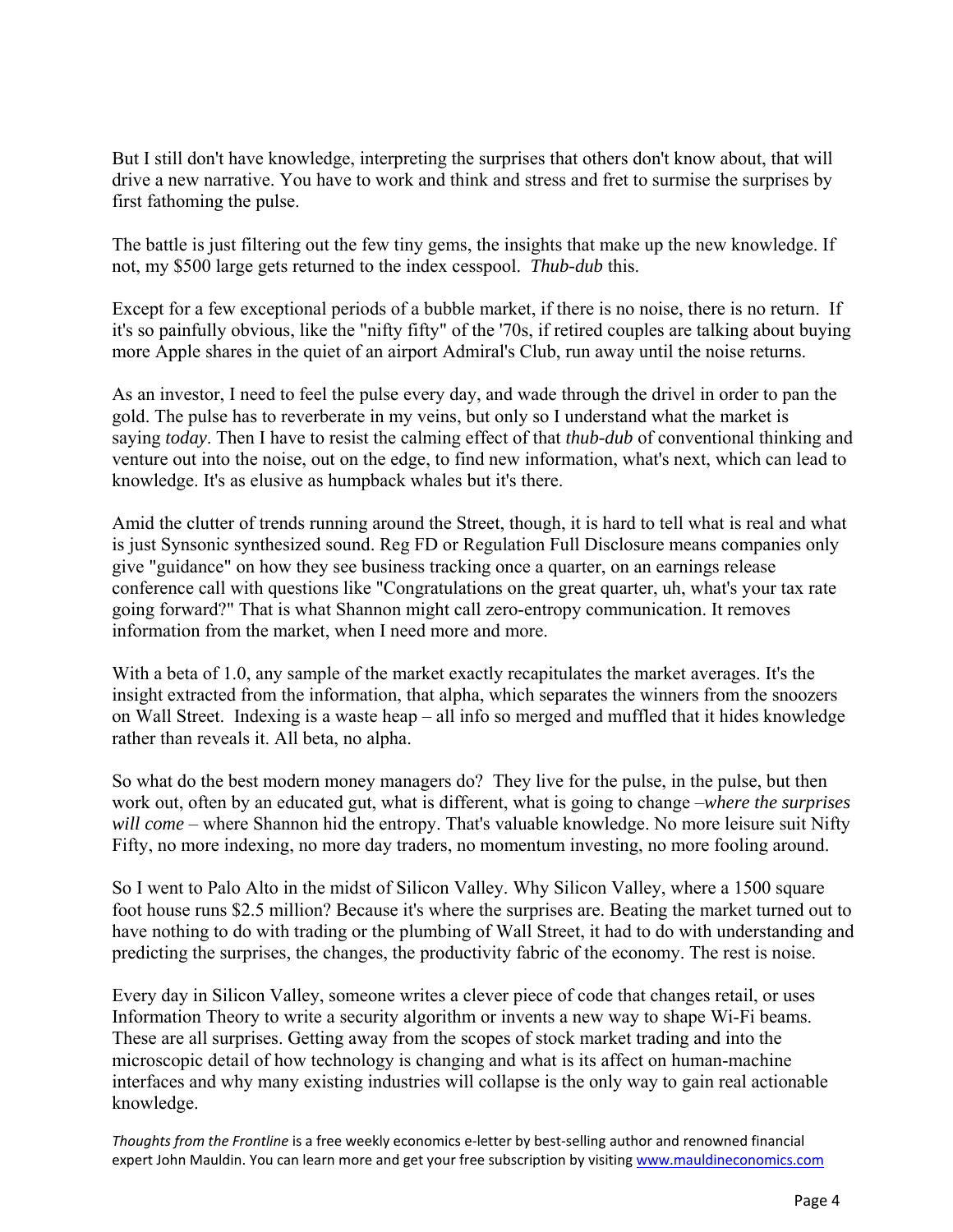A day doesn't pass that I'm not surprised. Many years ago I met with a team that could very cheaply jam 5 gigabits per second of information down a couple of meters of cable, unheard of at the time. I didn't know you could do that and, voila, HDMI (High Definition Multimedia Interface) was born. I can almost guarantee it is how you get high def video to your flat screen TV. A game changer, not overnight, but over years. It might not have been the next Microsoft but it was good enough. It went from noise to become the narrative, the pulse, and huge amounts of wealth were created.

No index can capture it. The index is retrospective. The crucial alpha, the entropy, the signal modulating that linear advance – information light enough to stash away in your Bell Bag or thumb drive and shape the future – comes from knowledge of the entrepreneurial surprises harbored on the edge of the noise.

The big narrative of the economy changes daily. That's productivity and progress. It is that highenergy message that the market as medium carries into the future.

#### **Recovery and Home**

I picked up some nasty bit of grunge in Europe and find myself quite under the weather. I rarely get sick and am not used to the feeling. For the first time in my life, I have had to cancel a speaking engagement, as I just don't have the strength to get on another airplane. Serendipitously, I now have two weeks at home to recover and expect to do so soon. Rest and liquids are the order of the day. I shall wish you a good week and return next week with final thoughts on the meaning of Cyprus.

Your ready for a new day analyst,

- I-7 Maddi

John Mauldin

## **Share Your Thoughts on This Article**

**Post a Comment** 

[Send to a Friend](http://ce.frontlinethoughts.com/CT00017301MTUzNTQ2.html) | [Print Article](http://ce.frontlinethoughts.com/CT00017301MTUzNTQ2.html) | [View as PDF](http://ce.frontlinethoughts.com/CT00017302MTUzNTQ2.html) | [Permissions/Reprints](http://www.frontlinethoughts.com/contact) | [Previous Article](http://ce.frontlinethoughts.com/CT00017305MTUzNTQ2.html)

*Thoughts From the Frontline* is a free weekly economic e-letter by best-selling author and renowned financial expert, John Mauldin. You can learn more and get your free subscription by visitin[g http://www.mauldineconomics.com.](http://www.mauldineconomics.com/)

Please write to [subscribers@mauldineconomics.com](mailto:subscribers@mauldineconomics.com) to inform us of any reproductions, including when and where copy will be reproduced. You must keep the letter intact, from introduction to disclaimers. If you would like to quote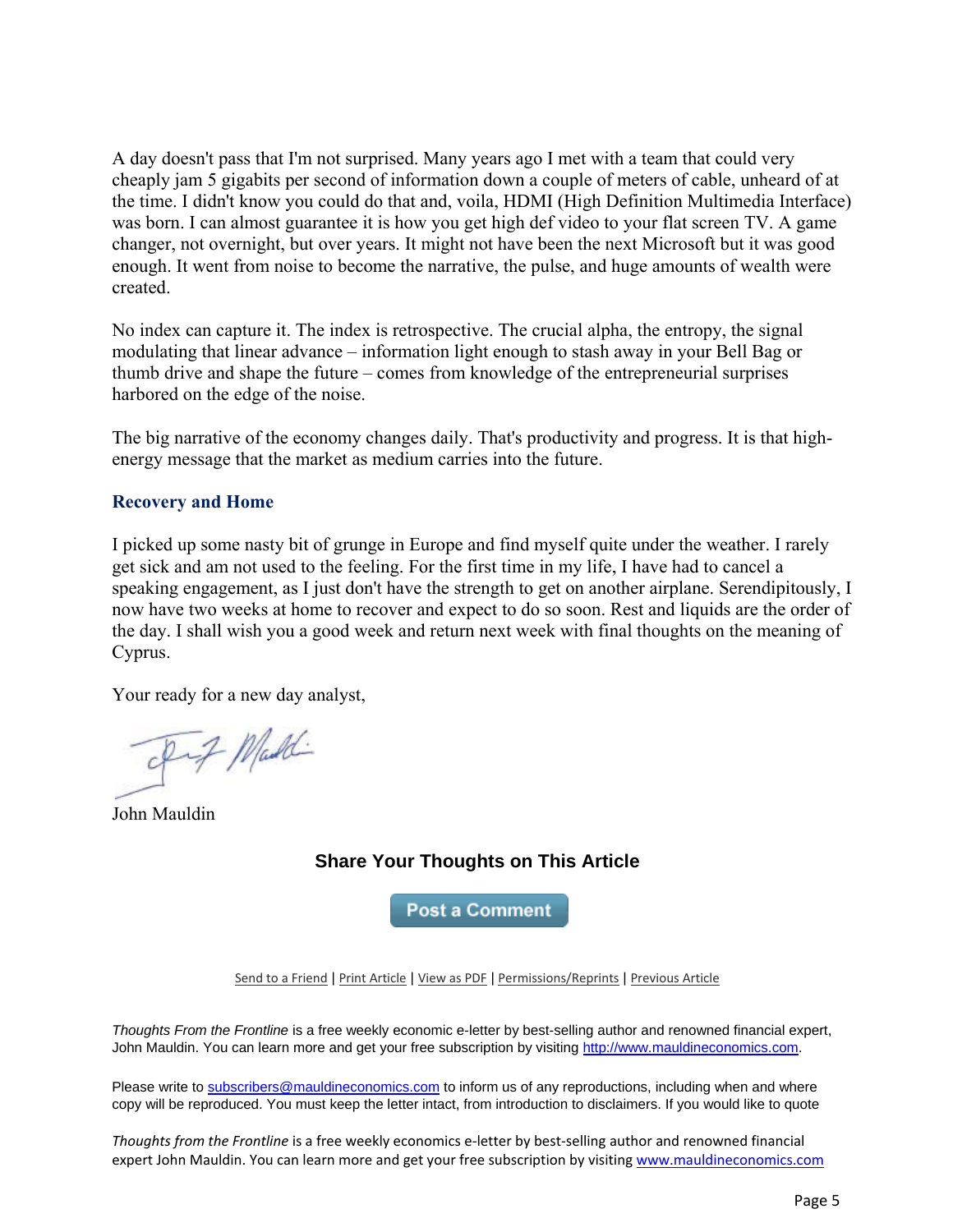brief portions only, please reference [http://www.mauldineconomics.com.](http://www.mauldineconomics.com/)

To subscribe to John Mauldin's e-letter, please click here:<http://www.mauldineconomics.com/subscribe/>

To change your email address, please click here: <http://www.mauldineconomics.com/change-address>

If you would ALSO like changes applied to the Mauldin Circle e-letter, please include your old and new email address along with a note requesting the change for both e-letters and send your request to compliance@2000wave.com.

To unsubscribe, please refer to the bottom of the email.

*Thoughts From the Frontline* and JohnMauldin.com is not an offering for any investment. It represents only the opinions of John Mauldin and those that he interviews. Any views expressed are provided for information purposes only and should not be construed in any way as an offer, an endorsement, or inducement to invest and is not in any way a testimony of, or associated with, Mauldin's other firms. John Mauldin is the Chairman of Mauldin Economics, LLC. He also is the President of Millennium Wave Advisors, LLC (MWA) which is an investment advisory firm registered with multiple states, President and registered representative of Millennium Wave Securities, LLC, (MWS) member FINRA, SIPC. MWS is also a Commodity Pool Operator (CPO) and a Commodity Trading Advisor (CTA) registered with the CFTC, as well as an Introducing Broker (IB) and NFA Member. Millennium Wave Investments is a dba of MWA LLC and MWS LLC. This message may contain information that is confidential or privileged and is intended only for the individual or entity named above and does not constitute an offer for or advice about any alternative investment product. Such advice can only be made when accompanied by a prospectus or similar offering document. Past performance is not indicative of future performance. Please make sure to review important disclosures at the end of each article. Mauldin companies may have a marketing relationship with products and services mentioned in this letter for a fee.

Note: Joining the Mauldin Circle is not an offering for any investment. It represents only the opinions of John Mauldin and Millennium Wave Investments. It is intended solely for investors who have registered with Millennium Wave Investments and its partners a[t www.MauldinCircle.com](http://www.mauldincircle.com/) or directly related websites. The Mauldin Circle may send out material that is provided on a confidential basis, and subscribers to the Mauldin Circle are not to send this letter to anyone other than their professional investment counselors. Investors should discuss any investment with their personal investment counsel. John Mauldin is the President of Millennium Wave Advisors, LLC (MWA), which is an investment advisory firm registered with multiple states. John Mauldin is a registered representative of Millennium Wave Securities, LLC, (MWS), an FINRA registered broker-dealer. MWS is also a Commodity Pool Operator (CPO) and a Commodity Trading Advisor (CTA) registered with the CFTC, as well as an Introducing Broker (IB). Millennium Wave Investments is a dba of MWA LLC and MWS LLC. Millennium Wave Investments cooperates in the consulting on and marketing of private and non-private investment offerings with other independent firms such as Altegris Investments; Capital Management Group; Absolute Return Partners, LLP; Fynn Capital; Nicola Wealth Management; and Plexus Asset Management. Investment offerings recommended by Mauldin may pay a portion of their fees to these independent firms, who will share 1/3 of those fees with MWS and thus with Mauldin. Any views expressed herein are provided for information purposes only and should not be construed in any way as an offer, an endorsement, or inducement to invest with any CTA, fund, or program mentioned here or elsewhere. Before seeking any advisor's services or making an investment in a fund, investors must read and examine thoroughly the respective disclosure document or offering memorandum. Since these firms and Mauldin receive fees from the funds they recommend/market, they only recommend/market products with which they have been able to negotiate fee arrangements.

PAST RESULTS ARE NOT INDICATIVE OF FUTURE RESULTS. THERE IS RISK OF LOSS AS WELL AS THE OPPORTUNITY FOR GAIN WHEN INVESTING IN MANAGED FUNDS. WHEN CONSIDERING ALTERNATIVE INVESTMENTS, INCLUDING HEDGE FUNDS, YOU SHOULD CONSIDER VARIOUS RISKS INCLUDING THE FACT THAT SOME PRODUCTS: OFTEN ENGAGE IN LEVERAGING AND OTHER SPECULATIVE INVESTMENT PRACTICES THAT MAY INCREASE THE RISK OF INVESTMENT LOSS, CAN BE ILLIQUID, ARE NOT REQUIRED TO PROVIDE PERIODIC PRICING OR VALUATION INFORMATION TO INVESTORS, MAY INVOLVE COMPLEX TAX STRUCTURES AND DELAYS IN DISTRIBUTING IMPORTANT TAX INFORMATION, ARE NOT SUBJECT TO THE SAME REGULATORY REQUIREMENTS AS MUTUAL FUNDS, OFTEN CHARGE HIGH FEES, AND IN MANY